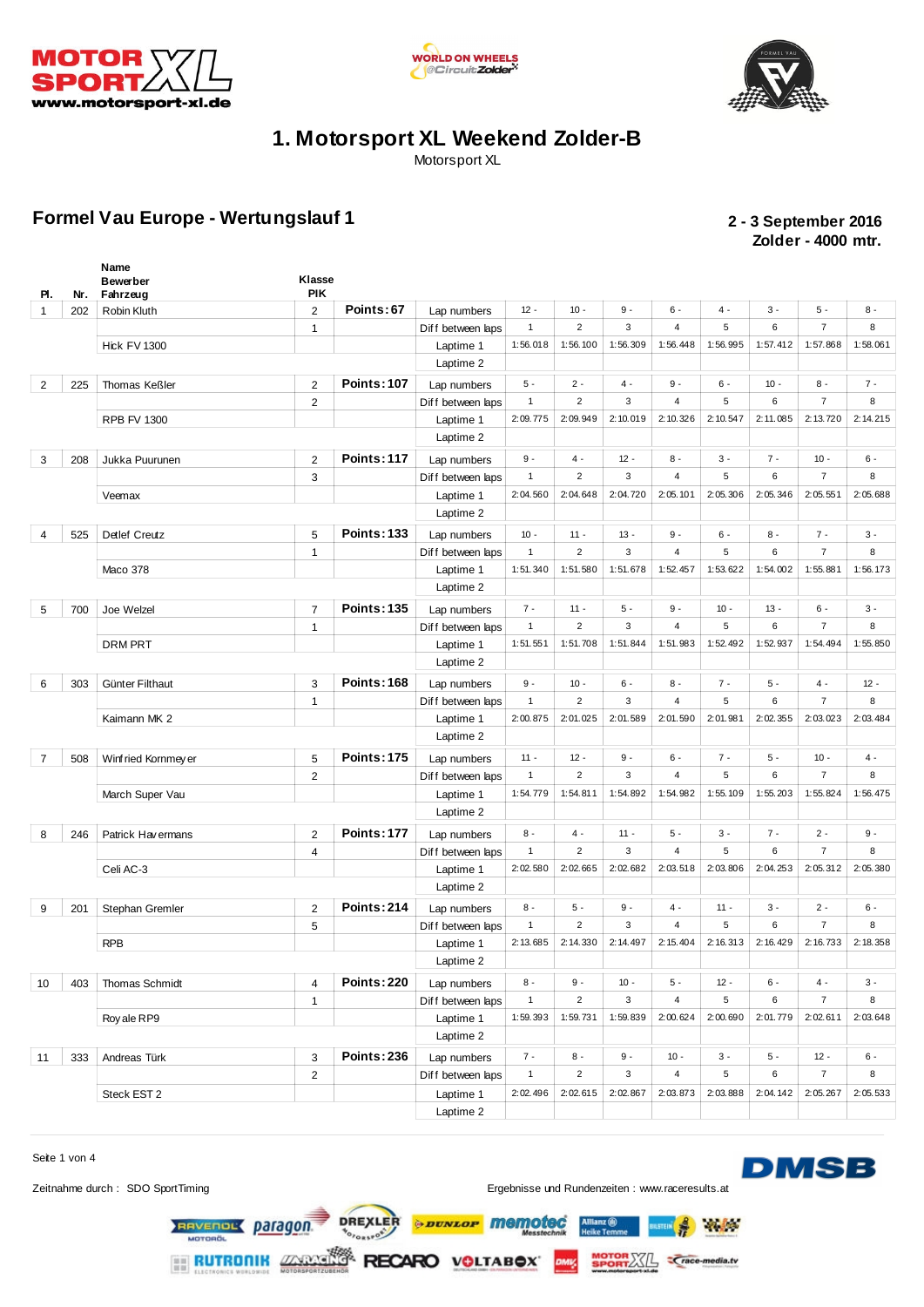





Motorsport XL

#### **Formel Vau Europe - Wertungslauf 1 2 - 3 September 2016**

## **Zolder - 4000 mtr.**

| 12 | 245 | <b>Axel Cordt</b>            | 2              | <b>Points: 304</b> | Lap numbers       | $10 -$       | $5 -$                   | $8 -$    | $9 -$          | $4 -$    | $7 -$    | $3 -$          | $2 -$    |
|----|-----|------------------------------|----------------|--------------------|-------------------|--------------|-------------------------|----------|----------------|----------|----------|----------------|----------|
|    |     |                              | 6              |                    | Diff between laps | $\mathbf{1}$ | $\overline{2}$          | 3        | 4              | 5        | 6        | $\overline{7}$ | 8        |
|    |     | Autodynamics Formel Vau 1300 |                |                    | Laptime 1         | 2:26.513     | 2:26.734                | 2:27.144 | 2:27.818       | 2:28.063 | 2:28.326 | 2:31.175       | 2:32.028 |
|    |     |                              |                |                    | Laptime 2         |              |                         |          |                |          |          |                |          |
| 13 | 215 | <b>Bastian Müller</b>        | $\overline{2}$ | <b>Points: 309</b> | Lap numbers       | $9 -$        | $8 -$                   | $11 -$   | $5 -$          | $4 -$    | $2 -$    | $6 -$          | $3 -$    |
|    |     |                              | $\overline{7}$ |                    | Diff between laps | $\mathbf{1}$ | $\overline{2}$          | 3        | 4              | 5        | 6        | $\overline{7}$ | 8        |
|    |     | <b>RPB</b>                   |                |                    | Laptime 1         | 2:21.063     | 2:21.221                | 2:21.516 | 2:21.893       | 2:22.772 | 2:23.480 | 2:23.548       | 2:25.227 |
|    |     |                              |                |                    | Laptime 2         |              |                         |          |                |          |          |                |          |
| 14 | 503 | Dirk Kornmey er              | 5              | <b>Points: 311</b> | Lap numbers       | $12 -$       | $11 -$                  | $6 -$    | $4 -$          | $5-$     | $13 -$   | $2 -$          | $7 -$    |
|    |     |                              | 3              |                    | Diff between laps | $\mathbf{1}$ | $\overline{2}$          | 3        | 4              | 5        | 6        | $\overline{7}$ | 8        |
|    |     | March 81V                    |                |                    | Laptime 1         | 1:44.943     | 1:46.143                | 1:46.282 | 1:46.551       | 1:46.575 | 1:47.088 | 1:47.302       | 1:47.895 |
|    |     |                              |                |                    | Laptime 2         |              |                         |          |                |          |          |                |          |
| 15 | 101 | Manfred Nord                 | 1              | <b>Points: 356</b> | Lap numbers       | $8 -$        | $5 -$                   | $7 -$    | $4 -$          | $3 -$    | $9 -$    | $6 -$          | $2 -$    |
|    |     |                              | $\mathbf{1}$   |                    | Diff between laps | $\mathbf{1}$ | $\overline{2}$          | 3        | 4              | 5        | 6        | $\overline{7}$ | 8        |
|    |     | Beach FV 1200                |                |                    | Laptime 1         | 2:14.190     | 2:14.629                | 2:14.816 | 2:15.486       | 2:16.204 | 2:16.206 | 2:16.649       | 2:17.576 |
|    |     |                              |                |                    | Laptime 2         |              |                         |          |                |          |          |                |          |
| 16 | 418 | Christoph Hasler             | $\overline{4}$ | <b>Points: 358</b> | Lap numbers       | $11 -$       | 8 -                     | $7 -$    | $9 -$          | $5 -$    | $2 -$    | $12 -$         | 4 -      |
|    |     |                              | 2              |                    | Diff between laps | $\mathbf{1}$ | $\overline{2}$          | 3        | 4              | 5        | 6        | $\overline{7}$ | 8        |
|    |     | Lola T 252                   |                |                    | Laptime 1         | 2:01.462     | 2:01.609                | 2:02.973 | 2:03.943       | 2:04.958 | 2:06.232 | 2:06.376       | 2:06.603 |
|    |     |                              |                |                    | Laptime 2         |              |                         |          |                |          |          |                |          |
| 17 | 137 | Sarah Hav emans              | 1              | <b>Points: 378</b> | Lap numbers       | $9 -$        | $8 -$                   | $11 -$   | $5 -$          | $4 -$    | $6 -$    | $2 -$          | $3 -$    |
|    |     |                              | 2              |                    | Diff between laps | $\mathbf{1}$ | $\overline{2}$          | 3        | 4              | 5        | 6        | $\overline{7}$ | 8        |
|    |     | Apal FV 1300                 |                |                    | Laptime 1         | 2:14.721     | 2:15.211                | 2:15.575 | 2:15.644       | 2:15.680 | 2:15.784 | 2:16.996       | 2:17.141 |
|    |     |                              |                |                    | Laptime 2         |              |                         |          |                |          |          |                |          |
| 18 | 306 | Heinz Peter Hartmann         | 3              | Points: 388        | Lap numbers       | $11 -$       | $7 -$                   | $8 -$    | $10 -$         | $6 -$    | $4 -$    | $3 -$          | $5 -$    |
|    |     |                              | 3              |                    | Diff between laps | $\mathbf{1}$ | $\overline{2}$          | 3        | $\overline{4}$ | 5        | 6        | $\overline{7}$ | 8        |
|    |     | Vogt 3                       |                |                    | Laptime 1         | 2:23.512     | 2:23.958                | 2:24.185 | 2:24.520       | 2:24.858 | 2:26.995 | 2:28.024       | 2:28.824 |
|    |     |                              |                |                    | Laptime 2         |              |                         |          |                |          |          |                |          |
| 19 | 702 | Manf red Benninger           | 7              | <b>Points: 389</b> | Lap numbers       | 4 -          | $3 -$                   | $10 -$   | $6 -$          | $5 -$    | $11 -$   | $13 -$         | $2 -$    |
|    |     |                              | 2              |                    | Diff between laps | $\mathbf{1}$ | $\overline{2}$          | 3        | $\overline{4}$ | 5        | 6        | $\overline{7}$ | 8        |
|    |     | MEGA V3                      |                |                    | Laptime 1         | 1:56.181     | 1:56.313                | 1:57.299 | 1:57.621       | 1:57.705 | 1:58.320 | 1:58.422       | 1:58.733 |
|    |     |                              |                |                    | Laptime 2         |              |                         |          |                |          |          |                |          |
| 20 | 307 | Henrik Schiller              | 3              | <b>Points: 391</b> | Lap numbers       | 5 -          | $2 -$                   | $3 -$    | $7 -$          | $8 -$    | 6 -      | $9 -$          | $10 -$   |
|    |     |                              | 4              |                    | Diff between laps | $\mathbf{1}$ | $\overline{2}$          | 3        | $\overline{4}$ | 5        | 6        | $\overline{7}$ | 8        |
|    |     | Paljar Mato FV1300           |                |                    | Laptime 1         | 2:05.095     | 2:05.793                | 2:06.335 | 2:08.179       | 2:12.850 | 2:12.972 | 2:19.917       | 2:21.237 |
|    |     |                              |                |                    | Laptime 2         |              |                         |          |                |          |          |                |          |
| 21 | 309 | Mark Spanbroek               | 3              | <b>Points: 400</b> | Lap numbers       | $13 -$       | 4 -                     | $12 -$   | $7 -$          | $3 -$    | 9 -      | $11 -$         | $6 -$    |
|    |     |                              | 5              |                    | Diff between laps | $\mathbf{1}$ | $\overline{\mathbf{c}}$ | 3        | 4              | 5        | 6        | 7              | 8        |
|    |     | Kaimann FV1300               |                |                    | Laptime 1         | 1:56.280     | 1:57.602                | 1:57.778 | 1:57.783       | 1:57.908 | 1:57.988 | 1:58.643       | 1:58.691 |
|    |     |                              |                |                    | Laptime 2         |              |                         |          |                |          |          |                |          |
| 22 | 211 | Tsolakidis Triantaf illos    | 2              | <b>Points: 411</b> | Lap numbers       | $9 -$        | $7 -$                   | $11 -$   | $8 -$          | $5 -$    | $2 -$    | $4 -$          | $3 -$    |
|    |     |                              | 8              |                    | Diff between laps | $\mathbf{1}$ | $\mathbf 2$             | 3        | 4              | 5        | 6        | $\overline{7}$ | 8        |
|    |     | Oly mpic                     |                |                    | Laptime 1         | 2:16.827     | 2:17.339                | 2:18.790 | 2:19.481       | 2:20.950 | 2:21.584 | 2:21.799       | 2:22.253 |
|    |     |                              |                |                    | Laptime 2         |              |                         |          |                |          |          |                |          |

Seite 2 von 4

Zeitnahme durch : SDO SportTiming et al. et al. et al. et al. et al. et al. et al. et al. et al. et al. et al. et al. et al. et al. et al. et al. et al. et al. et al. et al. et al. et al. et al. et al. et al. et al. et al.

LSTEIN

**SPORTASTLE Crace-media.tv** 

*<i><u><b>DUNLOP</u>* memotec

RECARO VOLTABOX

**DMSB** 

**Refine** 

DREXLER **RAVEROL Daragon** 

**RUTRONIK ZARAS**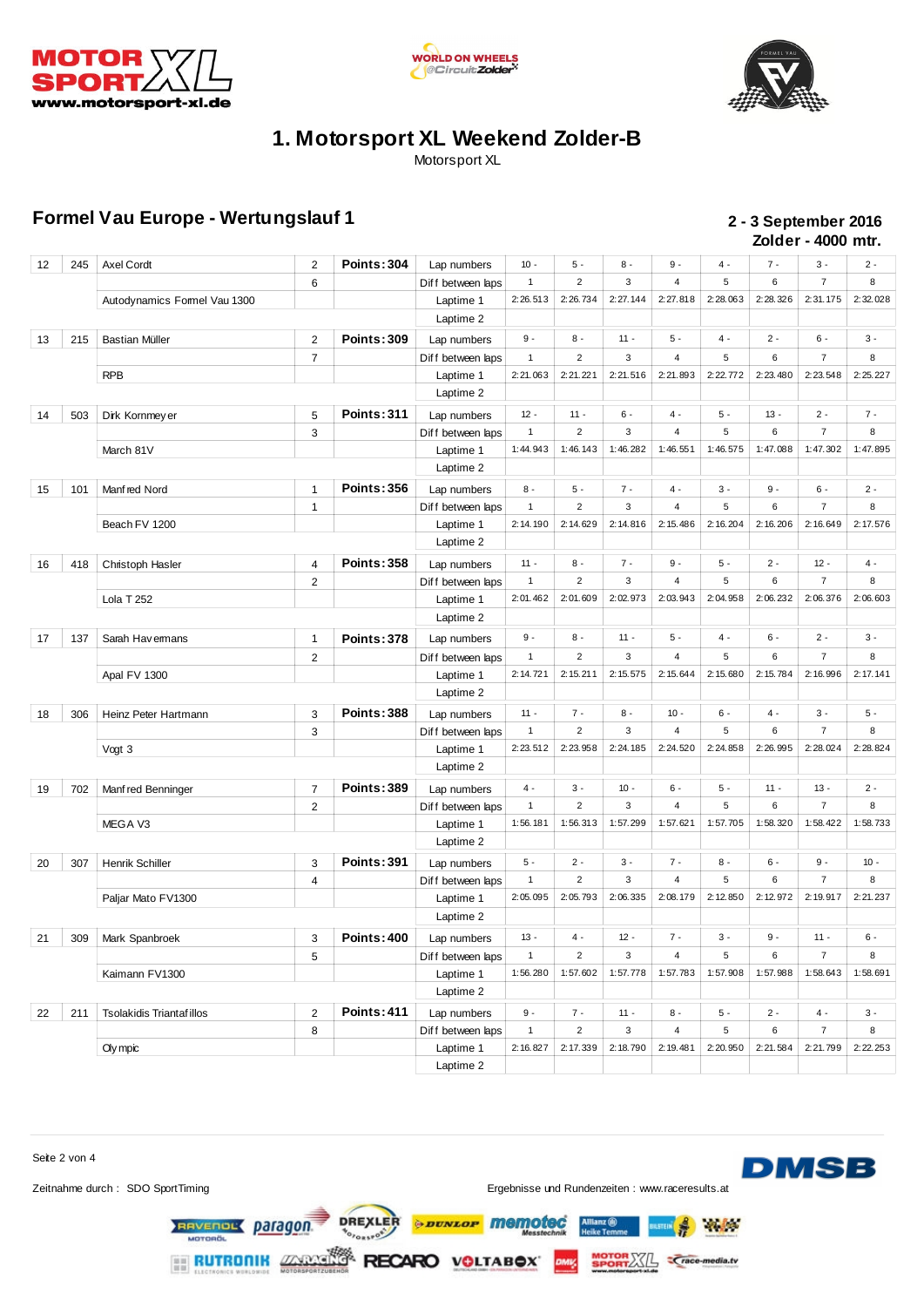





Motorsport XL

#### **Formel Vau Europe - Wertungslauf 1 2 - 3 September 2016**

## **Zolder - 4000 mtr.**

| 23 | 304 | Wendel in Egger               | 3              | <b>Points: 539</b>  | Lap numbers       | $10 -$       | $4 -$                   | $6 -$       | $9 -$          | $5 -$    | $7 -$    | $8 -$                    | $3 -$                    |
|----|-----|-------------------------------|----------------|---------------------|-------------------|--------------|-------------------------|-------------|----------------|----------|----------|--------------------------|--------------------------|
|    |     |                               | 6              |                     | Diff between laps | $\mathbf{1}$ | $\overline{c}$          | 3           | $\sqrt{4}$     | 5        | 6        | $\overline{7}$           | 8                        |
|    |     | Zöllner-Kaimann FV1300        |                |                     | Laptime 1         | 2:01.619     | 2:03.547                | 2:03.771    | 2:03.797       | 2:04.209 | 2:04.313 | 2:04.619                 | 2:06.206                 |
|    |     |                               |                |                     | Laptime 2         |              |                         |             |                |          |          |                          |                          |
| 24 | 301 | Marco Wittkuhn                | 3              | <b>Points: 539</b>  | Lap numbers       | 8 -          | 9 -                     | $6 -$       | $10 -$         | $5 -$    | $4 -$    | $7 -$                    | $12 -$                   |
|    |     |                               | $\overline{7}$ |                     | Diff between laps | $\mathbf{1}$ | $\overline{2}$          | 3           | 4              | 5        | 6        | $\overline{7}$           | 8                        |
|    |     | Kaimann FV1300                |                |                     | Laptime 1         | 2:00.489     | 2:00.984                | 2:01.879    | 2:01.904       | 2:02.255 | 2:02.705 | 2:03.032                 | 2:04.082                 |
|    |     |                               |                |                     | Laptime 2         |              |                         |             |                |          |          |                          |                          |
| 25 | 332 | Dieter Hof beck               | 3              | Points: 616         | Lap numbers       | $8 -$        | 3 -                     | $6 -$       | $10 -$         | 4 -      | $5 -$    | $11 -$                   | $9 -$                    |
|    |     |                               | 8              |                     | Diff between laps | $\mathbf{1}$ | $\overline{2}$          | 3           | $\overline{4}$ | 5        | 6        | $\overline{7}$           | 8                        |
|    |     | Fuchs FV 1300                 |                |                     | Laptime 1         | 2:01.882     | 2:02.255                | 2:02.484    | 2:03.043       | 2:03.115 | 2:04.080 | 2:04.140                 | 2:04.840                 |
|    |     |                               |                |                     | Laptime 2         |              |                         |             |                |          |          |                          |                          |
| 26 | 501 | Wolf gang Rafflenbeul         | 5              | Points: 618         | Lap numbers       | $11 -$       | 6 -                     | $3 -$       | 4 -            | $10 -$   | $13 -$   | $7 -$                    | $5$ -                    |
|    |     |                               | 4              |                     | Diff between laps | $\mathbf{1}$ | $\overline{2}$          | 3           | 4              | 5        | 6        | $\overline{7}$           | 8                        |
|    |     | Roy ale RP 9 Formel Super Vau |                |                     | Laptime 1         | 1:55.732     | 1:56.442                | 1:57.663    | 1:57.679       | 1:57.933 | 1:58.059 | 1:58.200                 | 1:58.403                 |
|    |     |                               |                |                     | Laptime 2         |              |                         |             |                |          |          |                          |                          |
| 27 | 433 | Fiona Hasler                  | 4              | <b>Points: 649</b>  | Lap numbers       | 8 -          | 2 -                     | $10 -$      | $11 -$         | 9 -      | 4 -      | $7 -$                    | $5 -$                    |
|    |     |                               | 3              |                     | Diff between laps | $\mathbf{1}$ | $\overline{2}$          | 3           | 4              | 5        | 6        | $\overline{7}$           | 8                        |
|    |     | Fuchs 2.0                     |                |                     | Laptime 1         | 2:13.140     | 2:13.842                | 2:14.036    | 2:14.363       | 2:14.797 | 2:16.779 | 2:17.092                 | 2:17.558                 |
|    |     |                               |                |                     | Laptime 2         |              |                         |             |                |          |          |                          |                          |
| 28 | 777 | Sascha Hofbeck                | $\overline{7}$ | <b>Points: 722</b>  | Lap numbers       | $12 -$       | $9 -$                   | $8 -$       | $5 -$          | $13 -$   | $6 -$    | $10 -$                   | $4 -$                    |
|    |     |                               | 3              |                     | Diff between laps | $\mathbf{1}$ | $\boldsymbol{2}$        | 3           | $\overline{4}$ | 5        | 6        | $\overline{7}$           | 8                        |
|    |     | <b>GAC FVM 1300</b>           |                |                     | Laptime 1         | 2:00.079     | 2:00.159                | 2:00.503    | 2:00.529       | 2:01.138 | 2:01.366 | 2:01.909                 | 2:02.490                 |
|    |     |                               |                |                     | Laptime 2         |              |                         |             |                |          |          |                          |                          |
| 29 | 708 | Tom Eder                      | 7              | <b>Points: 725</b>  | Lap numbers       | $8 -$        | $10 -$                  | 5 -         | $12 -$         | $4 -$    | $7 -$    | $9 -$                    | $13 -$                   |
|    |     |                               | 4              |                     | Diff between laps | $\mathbf{1}$ | $\overline{c}$          | 3           | $\overline{4}$ | 5        | 6        | $\overline{7}$           | 8                        |
|    |     | Tatuus RMS Jet 2              |                |                     | Laptime 1         | 1:59.189     | 2:00.051                | 2:00.067    | 2:00.407       | 2:01.326 | 2:01.600 | 2:01.618                 | 2:01.896                 |
|    |     |                               |                |                     | Laptime 2         |              |                         |             |                |          |          |                          |                          |
| 30 | 410 | Joachim Ohlinger              | 4              | <b>Points: 803</b>  | Lap numbers       | $11 -$       | $12 -$                  | $8 -$       | $10 -$         | $6 -$    | $5 -$    | $13 -$                   | 4 -                      |
|    |     |                               | 4              |                     | Diff between laps | $\mathbf{1}$ | $\overline{2}$          | 3           | $\overline{4}$ | 5        | 6        | $\overline{7}$           | 8                        |
|    |     | RSM Tasco HT 162              |                |                     | Laptime 1         | 1:59.935     | 2:00.390                | 2:00.846    | 2:01.230       | 2:01.310 | 2:01.386 | 2:01.831                 | 2:02.915                 |
|    |     |                               |                |                     | Laptime 2         |              |                         |             |                |          |          |                          |                          |
| 31 | 703 | Bernd Bretschneider           | $\overline{7}$ | <b>Points: 905</b>  | Lap numbers       | $9 -$        | 8 -                     | $12 -$      | $5 -$          | $4 -$    | $7 -$    | $6 -$                    | $10 -$                   |
|    |     |                               | 5              |                     | Diff between laps | $\mathbf{1}$ | $\boldsymbol{2}$        | 3           | $\overline{4}$ | 5        | 6        | $\overline{7}$           | 8                        |
|    |     | Merlin BR Merlin              |                |                     | Laptime 1         | 1:59.267     | 1:59.747                | 2:00.098    | 2:00.615       | 2:02.703 | 2:03.062 | 2:03.194                 | 2:03.302                 |
|    |     |                               |                |                     | Laptime 2         |              |                         |             |                |          |          |                          |                          |
| 32 | 103 | <b>Richard Nachbar</b>        | $\mathbf{1}$   | <b>Points: 1078</b> | Lap numbers       | $7 -$        | 3 -                     | $10 -$      | $9 -$          | 5 -      | $8 -$    | 4 -                      | $6 -$                    |
|    |     |                               | 3              |                     | Diff between laps | $\mathbf{1}$ | $\overline{\mathbf{c}}$ | $\mathbf 3$ | 4              | 5        | 6        | $\overline{7}$           | 8                        |
|    |     | Apal FV 1300                  |                |                     | Laptime 1         | 2:39.105     | 2:39.240                | 2:39.307    | 2:39.338       | 2:39.518 | 2:41.071 | 2:41.540                 | 2:42.761                 |
|    |     |                               |                |                     | Laptime 2         |              |                         |             |                |          |          |                          |                          |
|    | 327 | Thomas Cramer                 | 3              | Points: 0           | Lap numbers       | $5 -$        | $4 -$                   | $6 -$       | $2 -$          | $3 -$    | $8 -$    | $\overline{\phantom{a}}$ | $\overline{\phantom{a}}$ |
|    |     |                               |                |                     | Diff between laps | $\mathbf{1}$ | $\overline{2}$          | 3           | 4              | 5        | 6        | $\overline{7}$           | 8                        |
|    |     | ATS-Lola T320                 |                |                     | Laptime 1         | 2:02.726     | 2:02.856                | 2:03.574    | 2:03.841       | 2:03.900 | 2:06.720 |                          |                          |
|    |     |                               |                |                     | Laptime 2         |              |                         |             |                |          |          |                          |                          |

Seite 3 von 4

Zeitnahme durch : SDO SportTiming et al. et al. et al. et al. et al. et al. et al. et al. et al. et al. et al. et al. et al. et al. et al. et al. et al. et al. et al. et al. et al. et al. et al. et al. et al. et al. et al.

**DMSB** 

LSTEIN

**SPORTASTLE Crace-media.tv** 

**Refine** 

**RAVEROL Daragon** 

DREXLER RECARO VOLTABOX **RUTRONIK ZARAS** 

*<i><u><b>DUNLOP</u>* memotec